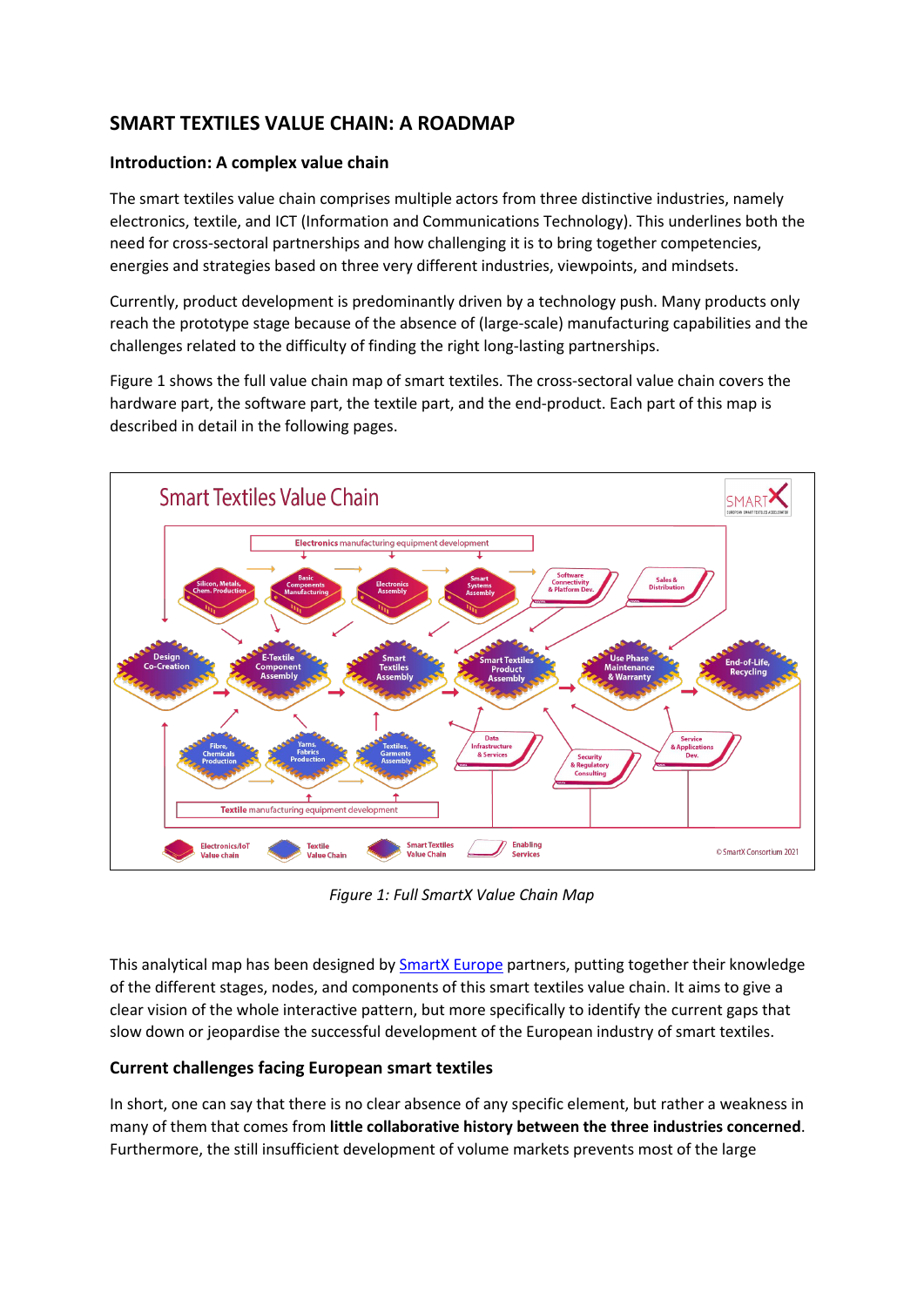businesses that predominantly supply equipment machinery, chemical, and electronics components from dedicating much effort and investment to smart textiles production.

Another key issue is that the whole value-chain is driven by technology more than by market demand and does not rely enough either on **market research or promotional activities**. From the earliest research and development stages of any project, it is particularly crucial to ensure that the unique properties of textiles are indeed essential for the desired use case and cannot be more competitively supplied by alternative solutions (e.g. wearables, external monitoring etc.). This condition would often need to be more carefully validated.

# **1. Textile value chain**

# a. **Textile manufacturing equipment development**

The upscaling of smart textiles manufacturing increasingly requires the development of adapted machinery and production processes, as all desired functionalities and the use of new materials can no longer be integrated into existing ones.

The traditional textile manufacturing industry needs to be more engaged in order to help equipment manufacturers fully grasp the ongoing and emerging market needs and fully design new, adapted machinery. In this realm, EU research centres have acquired unique skills in recent years and have shown the feasibility of many new techniques for the manufacturing of smart textiles. These centres need to be more involved in transfer manufacturing skills from lab to fab to support the successful industrialisation of smart textiles

# **b. Textile chemistry production**

Most of the smart textile functionalisation relies on chemical substances, typically via a coating or finishing process. Chemistry thus brings key materials for sensors, electrodes with good skin contact, conductive (water-soluble) inks, adhesives and glues, pastes for screen printing, encapsulation materials, etc.

Such inputs clearly are outside of the scope of the smart textile value chain (e.g. metals, pigments, etc.) with the exception of conductive inks. In the traditional value chain, 'chemistry products' are typically made in very large quantities by large players. However, smart textile businesses usually need very specific materials, depending on the substrate and wanted functionality. They have to rely on intermediates, often SMEs, that specialise in making dedicated formulations for use on textiles.

# **c. Yarns and fabric manufacturing**

**Smart yarns** span a wide range: they can be yarns that serve as transistor, battery, solar cell or LED via a coated structure, they can be twisted yarns of conductive threads into which (small) electronic devices are integrated, or they can be 'simply' conductive yarns. The conventional process is to produce metal monofilaments that can be blended with all sorts of fibres or can be directly used in weaving and knitting.

**Conductive yarns** and threads can be incorporated in textile substrates to provide electrical conductivity. The use of various materials, including copper, stainless steel, silver, or carbon, as well as with metallisation technologies, allow for properties of such yarns to be fine-tuned and adjusted to the need of the application, for example: data/signal transfer, power transfer, heat or light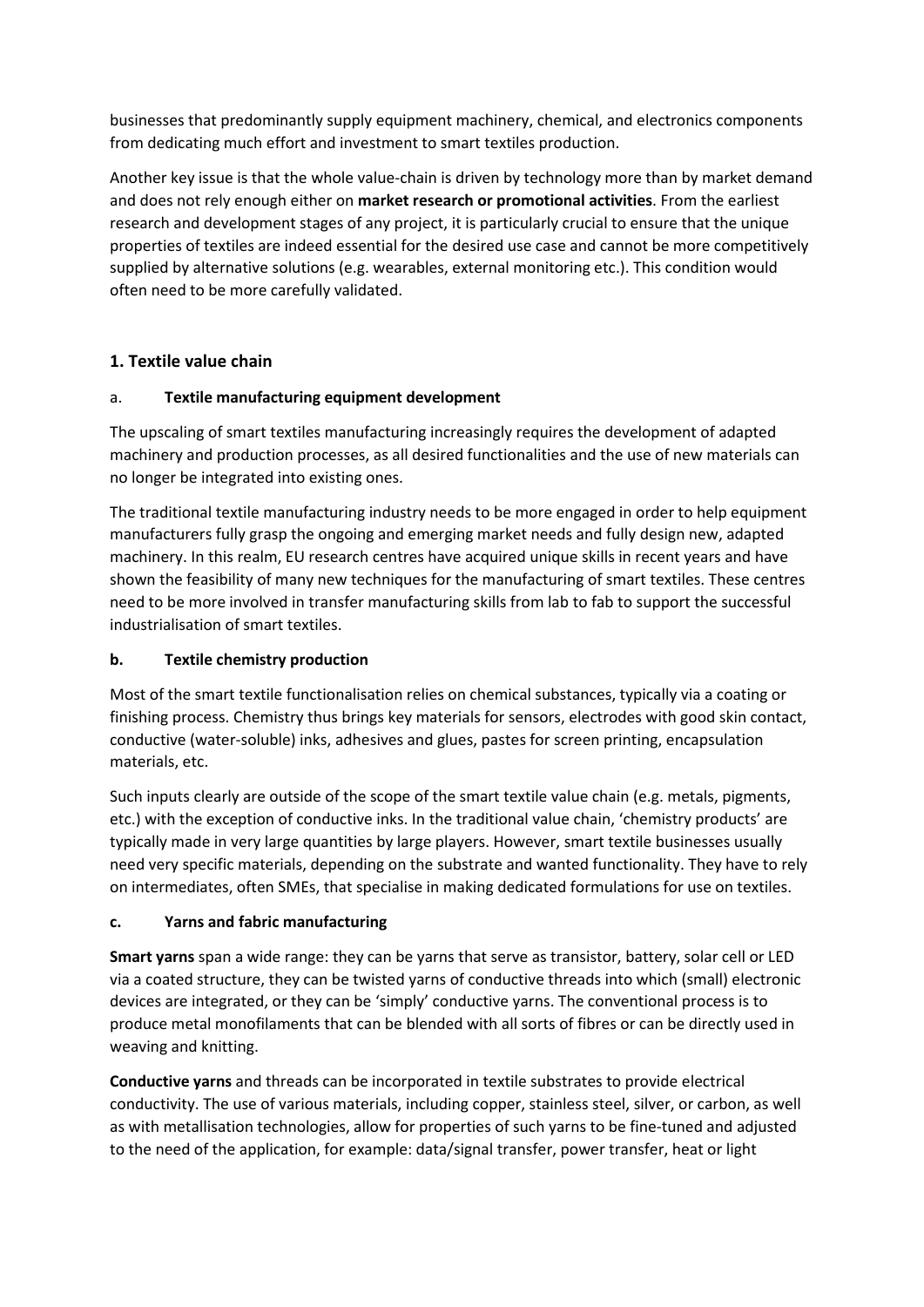generation. Other types of smart yarns are much less advanced. Of special interest are the filaments/yarns that are an electronic device by themselves (mostly via the application of coatings).

**Smart fabrics** are woven or knitted fabrics that have integrated some electronics or electronic components. Fabric structures can provide a complex network that can be used as electrical circuits with electrically conducting and non-conducting parts and can have multiple layers and spaces for electronic devices.

**Coatings** can be applied to the surface of fibres, yarns, or fabrics to create electrically conductive textiles.

Conductive structures can also be attached to a 'common' fabric by using the **embroidery** technique, by stitching patterns that can define circuit traces, component connection pads, or sensing surfaces.

To innovate in smart textiles, most traditional textile manufacturers are lacking in some key competencies to use new processes, new materials, or design new commercial strategies to develop, manufacture, and bring products to the market. Employees with specific education are necessary for the industry to meet these challenges. In particular, textile companies usually lack specific knowledge of electronics, which prevents them from being actively involved in scaling up the smart textile manufacturing.

However, a group of smaller (niche) textile players have emerged, producing specific types of smart textiles (e.g. heated textiles for sportswear). They typically have limited production capacity and perform manufacturing only at a small scale. Scaling up is difficult because of the lack of proper equipment (see also earlier) or the major investment it would require.

#### **d. Textiles and garments assembly**

The design and assembly of textile articles or garments using fabrics equipped with (often textile based) sensors or conductive threads without the loss of the intended functionality often represents a big challenge.

The latest design and CAD software, enabling the creation and alignment of cutting patterns for the textile articles assembly can be used to integrate complex networks of e.g. conductive tracks. However, a more automated large-scale production is difficult to achieve, especially because as smart functionalities are part of yarns/fabrics, assembling textile parts cannot be only limited to a mechanical fixation. Electrical functionalities e.g. need to also assume electrical conductivity between the parts.

**-------------------------------------------------------------------------------------------------------------------------**

# **2. Electronics/IoT value chain**

#### **a. Electronics manufacturing equipment development**

Traditional electronics, such as integrated circuits, are generally built on thick inflexible substrates and are not very compatible with the flexible environment present in a textile. Instead, flexible electronics – built on substrates like plastic or metallic foil – can be folded, wrapped, rolled, and twisted with a negligible effect on its electronic function. Flexible electronics are typically composed of a bilayer of a thin passive substrate (e.g., plastic, textile, etc.), topped with a second layer of active electronic components. In some applications, additional layers may be used for encapsulation and packaging.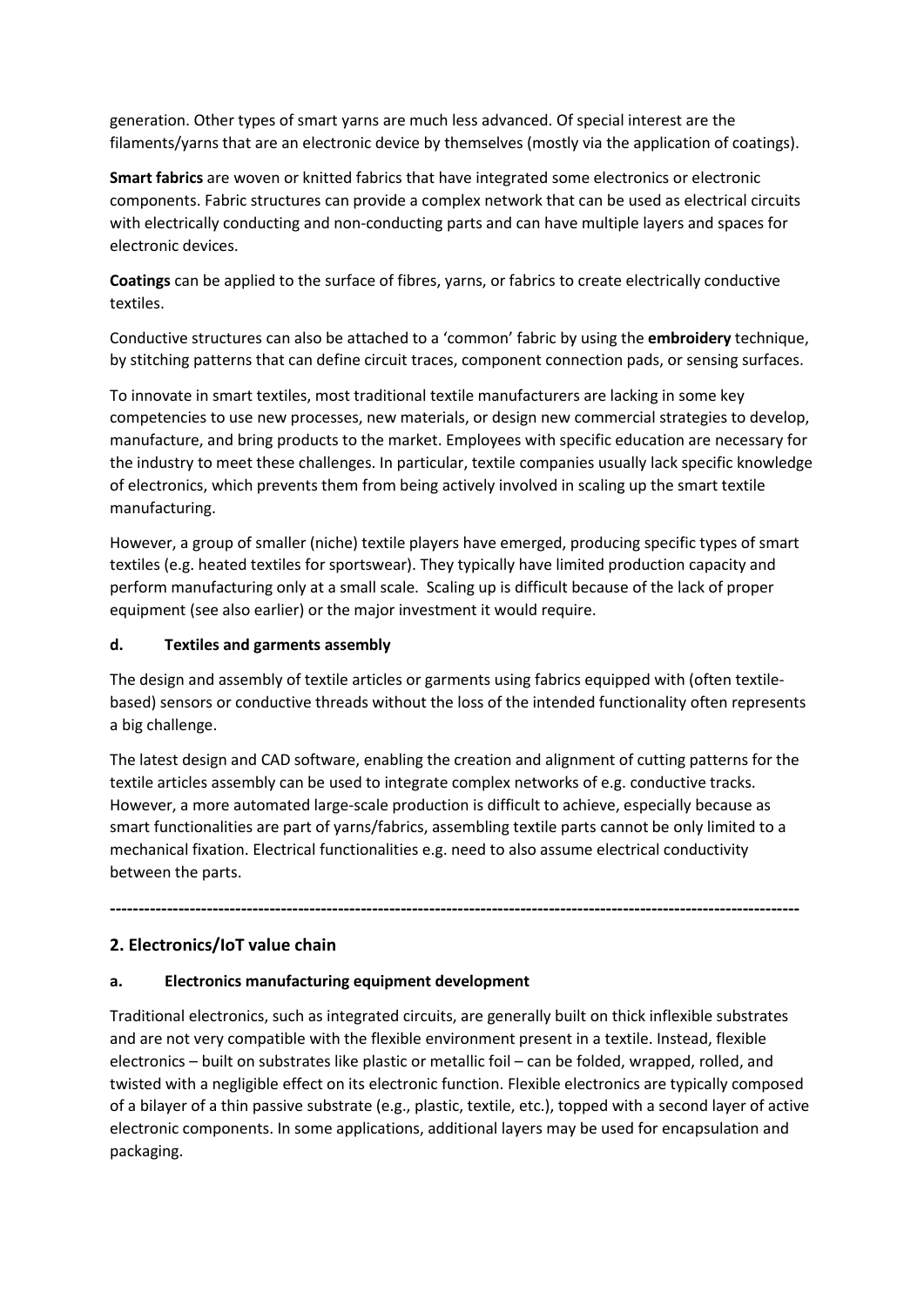Conventional rigid integrated circuits are fabricated in batches through film deposition, photolithography and etching. The manufacturing of flexible and stretchable electronics, however, requires totally different processes like pattern transfer, solution printing, roll-to-roll capabilities and additive manufacturing.

### **b. Silicon, Metals, Chem. Production**

Silicon, being the most common of semi-conductors, is a critical element for fabricating most electronic circuits, like transistors. Its electrical properties are often modified by doping with small amounts of pentavalent (, , or ) or trivalent (, , ) atoms.

For the fabrication of integrated circuits, crystalline silicon is transformed into thin slices (wafers), serving as the for devices built in and upon it. It undergoes many processes, such as , , , of various materials, and patterning. Finally, the individual microcircuits are separated by and as an integrated circuit.

The latest chip platforms use hybrid architecture, combining a system-on-chip with a low-power coprocessor. This type of platform delivers significant performance improvements given its upgraded CPU and GPU, faster memory and a range of platform power optimizations. Improving the performance of chipsets for wearables has clear benefits. It delivers a better user experience, including apps launching faster, providing richer graphics and user interfaces, and improved photo and video functionality.

Aside from the technological developments, the main challenge in the area of silicon chip manufacturing, is their availability. The huge demand for chips has created a shortage that could be a threat to the development of smart textiles applications.

### **c. Basic electronic components manufacturing**

In general, one or more of the following functions will be present in electronic modules used for smart textile products: sensor devices, internal computation devices (data acquisition – microcontroller), power supply, and a generated output functionality that can range from lighting (for instance for integrated LED-devices) to specific data communication.



Electronic components and chips are made along the above map and are at the intersection of two different tasks.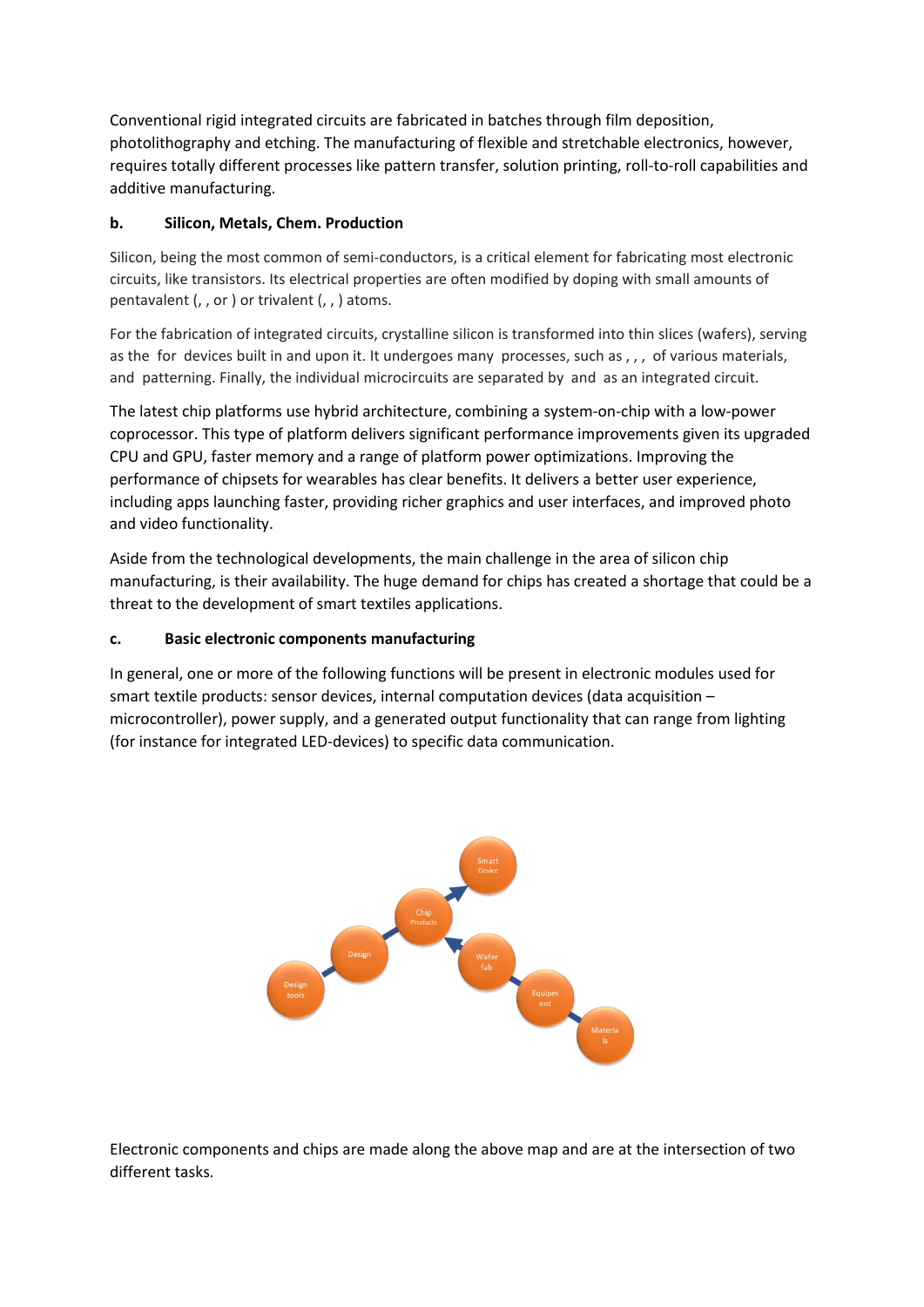- The design process (left branch): engineers design the component in a digital way, providing a series of files with which the chip can be physically built (via the right branch).

- The physical construction process of electronics (right branch). The files from the design processare used here to make a "maskerset" for a kind of photographic process, creating a layer structure a few nanometers thick, which then forms the chip and electronically provides the correct functionality. Different components are made in this way: memory elements, processors, sensors, MEMS, actuators, etc.

Sometimes a chip can be made, where several of the aforementioned functionalities are embedded. We call this a SoC (System on Chip).

The traditional production system tends to be too costly for many applications. Much interest is given to the up-and-coming field of organic electronics, which offers lower production costs and attractive new properties: higher electrical conductivity, mechanical flexibility, and thermal stability. This field of materials science concerns the design, synthesis, characterisation, and application of organic molecules or polymers that show desirable electronic properties. Unlike conventional inorganic conductors and semiconductors, organic electronic materials are constructed from organic (carbon-based) molecules or polymers using synthetic strategies developed in the context of organic chemistry and polymer chemistry.

### **d. Electronics assembly**

A Smart System or an electronic system is made up of different components (sensor, actuator, energy supply communication, memory, and processing unit). They are put together on a PCB (Printed Circuit Board), where connections are made between the various inputs and outputs of the components.

#### **e. Smart objects assembly**

The electronics assembly needs to be prepared to be attached to and integrated into the smart textile fabric or article. This requires adapted interconnection technologies and processes that allow for a durable and robust connection of the electronics to the smart textile.

**-------------------------------------------------------------------------------------------------------------------------**

# **3. Smart Textile Value Chain**

# **a. Design and co-creation**

Design and co-creation are two crucial stages to the success of the whole and too often missing, as the technological innovation push tends to drive developments very far without letting other concerns, like customer acceptability, impact the whole development process.

The key to a successful smart textile product is to make sure it looks, does, and delivers what is expected and needed by the potential end-user. Therefore, it is crucial in any smart textile development project to actively involve all relevant stakeholders as early as possible. This includes the designers, manufacturers, end users, experts on end-of-life treatment, as well as experts on service and application development.

#### **b. E-Textile Component assembly**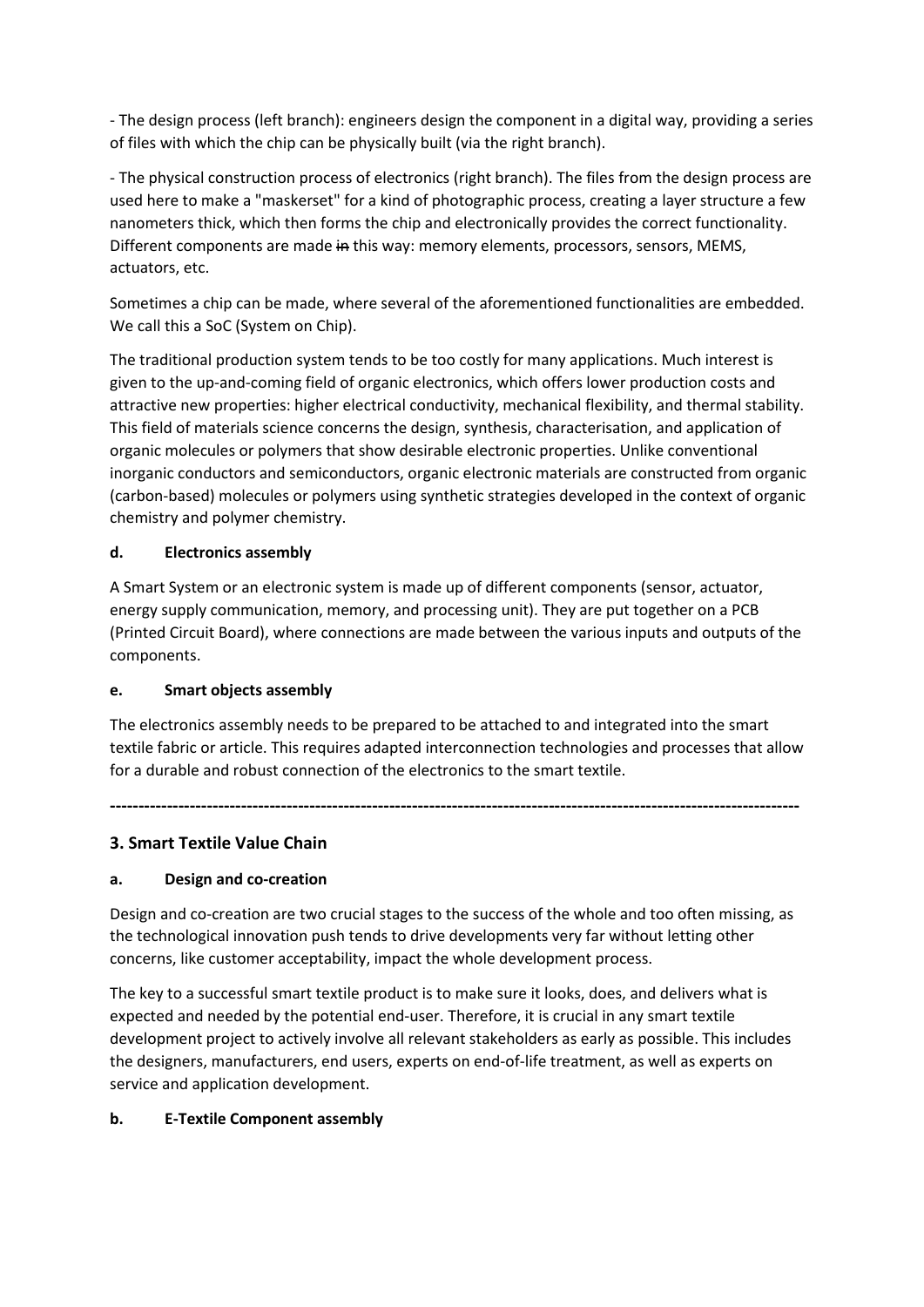One key condition of the efficient integration of electronics into textiles at different stages (i.e. at the level of yarn or fabric) is the use of coating or encapsulation techniques to avoid removal of the electronics prior to washing/cleaning.

Substrates can be any textiles that include conductive circuitries, e.g. by the use of conductive yarns or wires or by printed conductive circuits using electronic inks or pastes that could receive electronic components by a manual or automated process. Screen printable inks of silver, carbon, or silver chloride can be placed on TPU film in intricate patterns, then laminated into the fabric to create pathways to a circuit. The resulting e-textile is super flat, light weight, and stretchable.

Assembly techniques include gluing using electrically conductive adhesives, soldering, laser soldering, embroidery, stitching, or snap fastener. Still a large part of the integration process is based on manual processes.

Most challenging is the need for a robust integration and contacting technologies that can resist normal usage of clothing and the miniaturisation of power supply and storage devices. In addition, fully automated manufacturing capabilities are still missing and machine development that covers the entire process chain of the integration of electronic components in textiles clearly needs to be intensified.

# **c. Smart Textiles assembly**

The integration of electronics or textile electronic objects into garments or other articles (upholstery, bedding, carpets, etc.) relies in most cases on functions already present in the textiles, like conductive tracks for sensing, heating or power transport, and resistive or capacitive sensors or switches. They create an interface between the textile and the electronics, and they can be connected using different methods.

Production is made by 'System Integrators', essentially SMEs that have acquired the competences for putting textiles and electronics components together and producing actual garments. These companies typically bridge textile and electronics companies by providing electronics-related expertise to textile companies and textile-related expertise to electronics companies. However, their limited production capacity implies high costs and restricts consumer markets to high-end ones.

Two other barriers currently slowing down the development of smart textile assemblies are the lack of specific design software and of guidelines or even standardisation of components specifically dedicated for to smart textiles.

#### **d. Smart textile product assembly**

The Smart Devices or Smart Systems resulting from the smart textile product assembly are used in smart applications heavily relies on the additional use of software.

Each device is part of a network of Smart Devices, the so-called Smart Network. Data that is used in this Smart Network is in the cloud and is therefore linked to security, data analytics, data processing, etc.

These networks and devices are then built into and used for applications, so-called Smart Applications.

# **e. Use Phase Maintenance, Service and Warranty**

After-sales service is a key element of the customer relationship in general. It encompasses all the services a customer receives following a purchase. It is not enough to offer good quality products,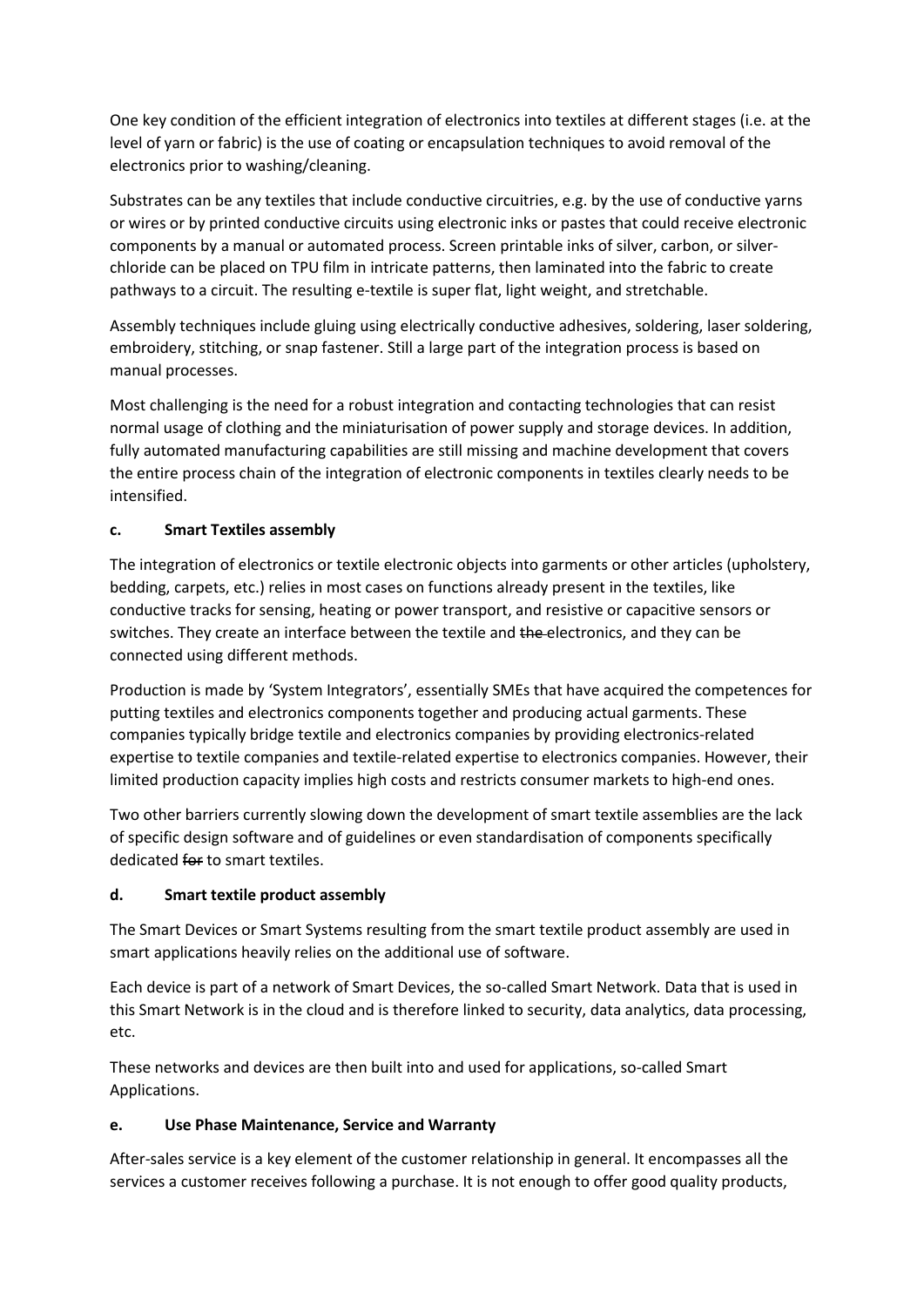you also need to offer services that customers appreciate. The latter influence customer satisfaction just as much as the nature or quality of the products they purchase.

To ensure the durability of the properties of intelligent textile materials or systems, the manufacturer must first provide information to its professional service providers and customers on the operating methods and conditions of storage, use, cleaning and maintenance.

It's important to efficiently manage the after-sales support and to react to any negative feedback in real time. Responsiveness is widely known to be the key to quality after-sales service.

### **f. End-of-life and recycling**

Smart textiles integrate textiles with electronics and such products might, if they became mass consumer applications, result in a new kind of waste that could be difficult to recycle and would have to comply with WEEE waste regulations. Implementing eco-design in the technological development process could help to minimize future waste. However, the existing design for recycling principles for textiles or electronics most often do not match with the properties of the combined products. Therefore, life-cycle thinking needs to be implemented together with the technological development process.

**---------------------------------------------------------------------------------------------------------------------------**

### **4. Enabling Services**

### **a. Software Connectivity & platform development**

Companies belonging to this node in the value chain are experts in building interfaces to connect different materials, processes, and systems. They aim to establish platforms and the respective interfaces, software and hardware, to collect the data provided by smart textiles and their production processes for the development of additional functionalities.

Basically, inputs are the pieces of information gathered from sensors and actuators in smart textiles, while the outputs are the software platforms and cloud-applications for gathering, storing and securing sensor data.

#### **b. Data Infrastructure & Services**

Companies in this node of the value chain are experts in data collection, data management, and data analysis. The main objectives in this node are the collection and pre-processing of sensor data, data analysis with e.g. Big Data- and AI techniques, and the processing of data for software applications, and actuator control. Additional data (not originating from smart textiles) e.g. about personal behaviour or object environment (temperature, humidity etc.) may be included.

These companies transform sensor data and processing data into data that is ready for use in software applications to implement the "smart" functionality of textiles.

#### **c. Sales & Distribution**

Mainly through online sales or customised sales to elite clients (professional athletes, artists, celebrities etc.).

#### **d. Service and applications development**

Does the profit come mainly from software selling rather than from the clothing itself?